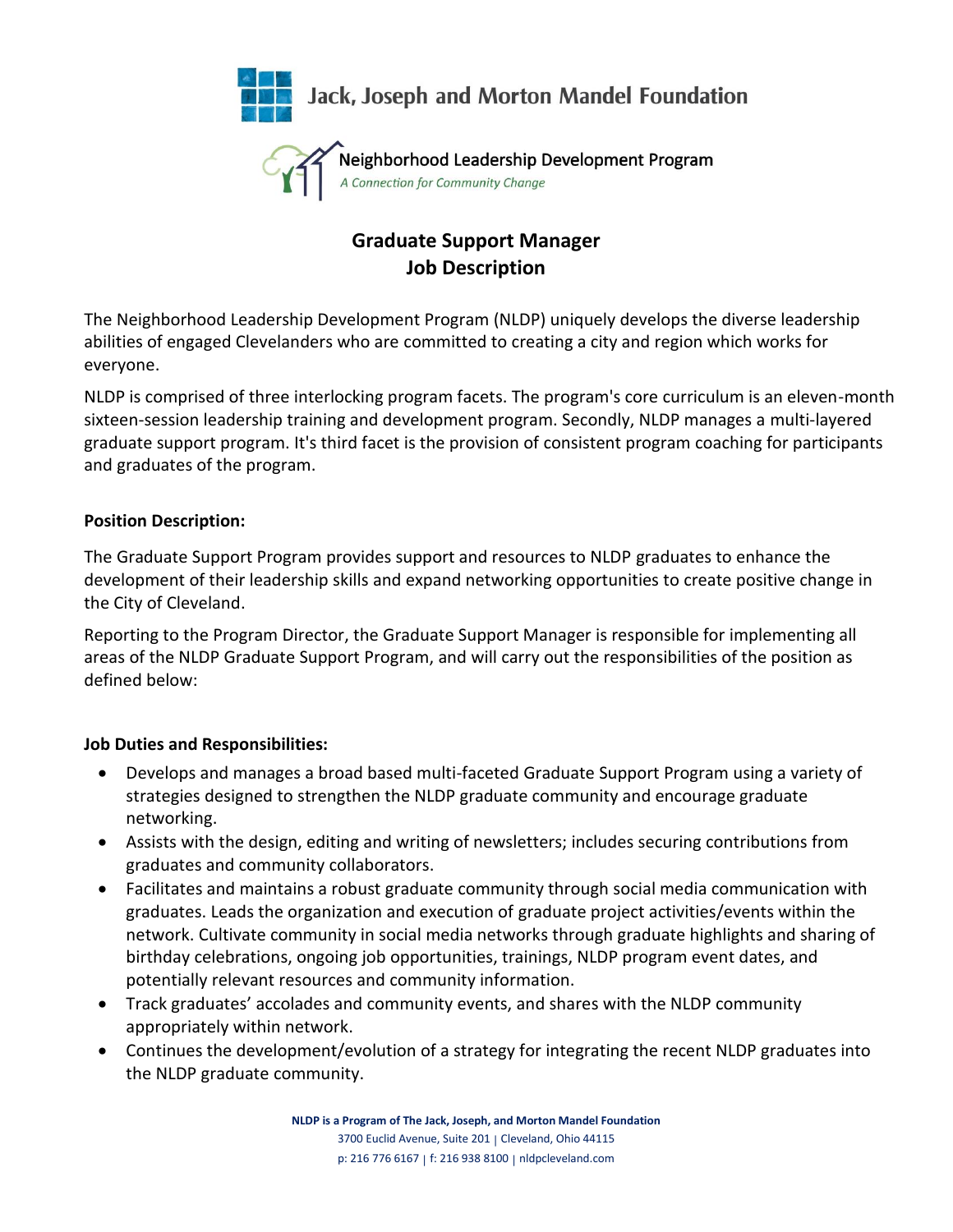- Meets with graduates on an ongoing basis and maintains visitation records.
- Oversees the Graduate Support Grant Program.
- Jointly coordinates the Graduate Board Match Program.
- Assists in securing speakers/presenters for continuing education of graduates.
- Assists in facilitation of graduate events, including securing graduate event sites and arranging details with site and presenters.
- Maintains survey tools to identify the needs of graduates.
- Develops new programs, in conjunction with the Program Director, which address graduate needs and new or emerging issues related to leadership development.
- Creates required reports for updates, activities and statistics / group data profiles of the graduate program.
- Promotes and expands use of Coach-On-Call, graduate coaching sessions, acts as a liaison between coaches and graduates and maintains a database of graduate coaching sessions and coaching evaluations by graduates.
- Manages two Care Call activities per year.
- Assists/leads development and revision of marketing and communication materials, including providing copy for video and printed material.
- Creates & implements graduate coaching evaluations using Survey Monkey and provides overview of trends.
- Facilitates the Graduate Events Committee (GEC), acts as liaison between NLDP staff and graduates and assists the GEC in disseminating information to committee members and graduates.
- Maintains and updates an online database of graduate contact records.
- Oversees and assists in evaluating the progress of graduate programs and assesses areas of improvement needed.
- Builds networking opportunities for graduates in order to provide them with ways to connect with other graduates and community resources to benefit their neighborhood projects.
- Assists in maintenance and distribution of annual Graduate Events Calendar.
- Assists with the recruitment and selection of future NLDP cohorts.
- Creates expanded relationships on behalf of NLDP in the Greater Cleveland community.
- Assists Program Director with other program elements of NLDP as needed.

## **Qualifications:**

- Bachelor degree accepted, Master's degree preferred, with emphasis in social work, volunteer management, community organizing and/or education.
- Two or more years of experience in leadership development, working with community organizations and/or community organizing.
- Excellent organizational, writing, verbal, and interpersonal skills.
- Creative and able to take initiative.
- Ability to manage several projects at a time.
- Exceptional attention to detail.
- Experience working in racially, ethnically, and socioeconomically diverse urban communities.
- Computer literate including all MS office applications and other computer programs used by NLDP such as Facebook, Survey Monkey, Constant Contact, and EZ Text.
- Experience creating, designing and maintaining email marketing campaigns and newsletters.